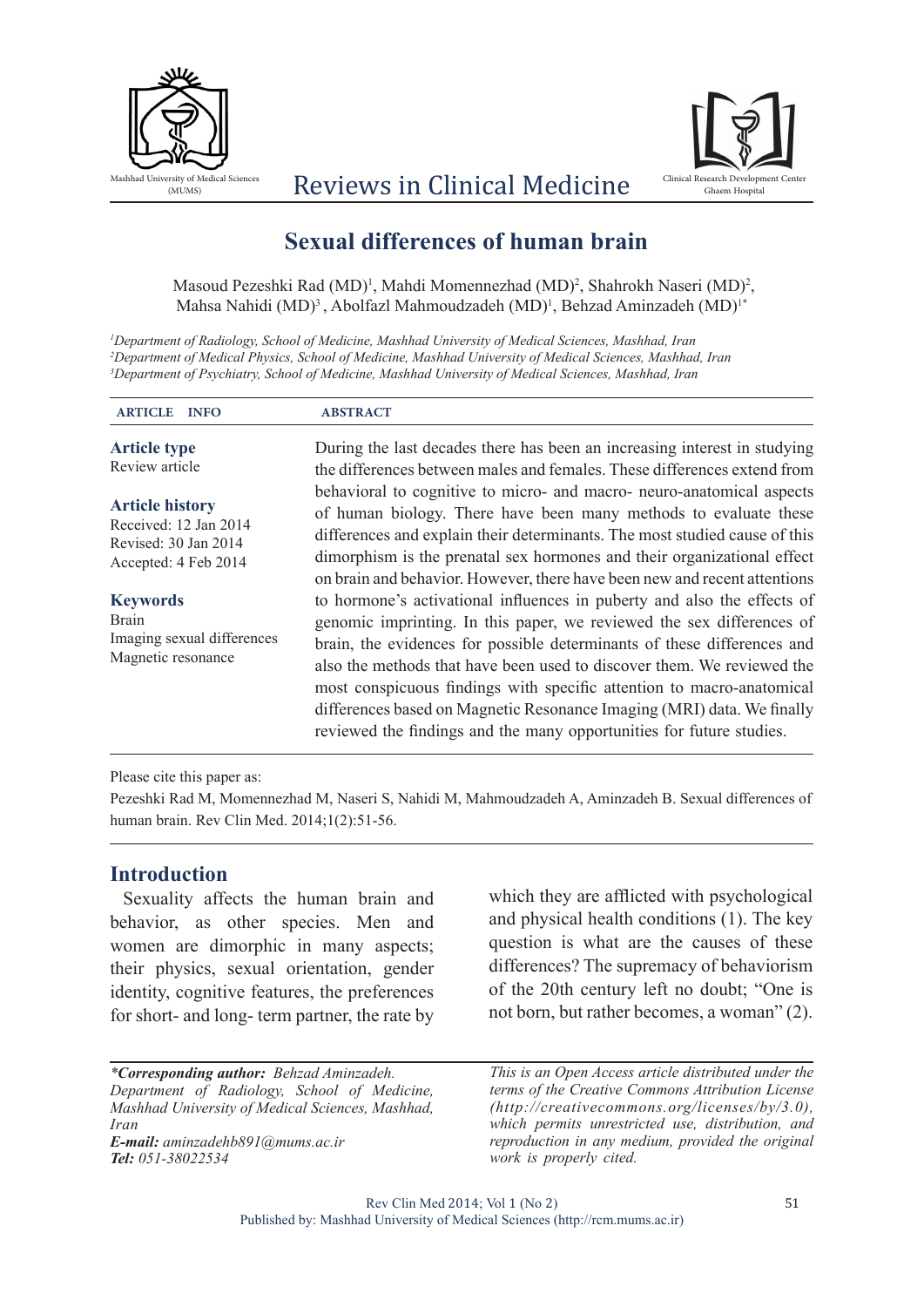However, more than 50 years ago, Phoenix et al. (1952) in a revolutionary study, showed that early exposure of female guinea pigs to androgens, has masculinized their sexual behavior (3). This study was the first which showed that a biological factor such as sex hormones can influence behavior as well as reproductive anatomy and function. Since then there have been many studies trying to understand the behavioral and cognitive differences between human males and females as well as the responsible factors.

In addition to hormonal influences, there are rich evidences about the effects of genetics. One of the most important is the study of Arnold and Chen et al. in 2008 which used the mouse model for evaluating genetic association in sexual differences (4). This model is consisted of mice whose sex chromosome complement had been separated from their gonads. The four resulted types are as follows: XX males (new type), XX females (normal females), XY males (normal males) and XY females (new type). Other studies that have used this model, have shown that some sexually dimorphic features of mice, previously considered as hormone based, are actually influenced by sex chromosomes and genetic imprinting (4).

Question about the dimorphic behaviors between human males and females has been debated and the study about sexual differences has particular difficulties (5). One problem is the researcher's own preconceptions or sex-related stereotypes influence on their work. Another one is that a finding of differences between groups is easier to publish than a finding of no differences. Therefore, in this review we only rely on those differences that have been replicated in numerous studies.

Any conclusion about behaviors or psychological characteristics which are sexually different does not necessarily mean

that males and females are dramatically different. Typically it means that when groups of men/women or boys/girls are compared, the groups show average differences. The size of these average differences is different. The measure by which we quantify the magnitude of differences between males and females is d, which is calculated through obtaining the difference of means for the two groups (males minus females) and then dividing it by the combined standard deviation. A d values which is 0.8 or greater means that the difference should be considered large, a d around 0.5 means the difference is moderate, and those features that their d is 0.2, are considered small (6). Effect size values smaller than 0.2 are considered negligible.

## *Sex Differences in Brain*

Structural magnetic resonance imaging studies have provided striking evidence for sex differences in the human brain. The most consistent macroscopic observation is a larger brain volume and weight in men compared to women (7), which is partly explained by larger body dimensions of men (4). Other sex differences have been observed with respect to the dimensions of cortical and sub-cortical regions. For example, the planum temporale and sylvian fissure were found to be larger and longer in males vs. females (8). In contrast, the volumes of the superior temporal cortex, Broca's area, the hippocampus and the caudate (expressed as a proportion of total brain volume) were significantly larger in females (9). The mid-sagittal areas and fiber numbers of the anterior commissure (connecting the temporal lobes) as well as the massa intermedia (connecting the thalami) were larger in women vs. men, where the massaintermedia was also more often absent in males than in females.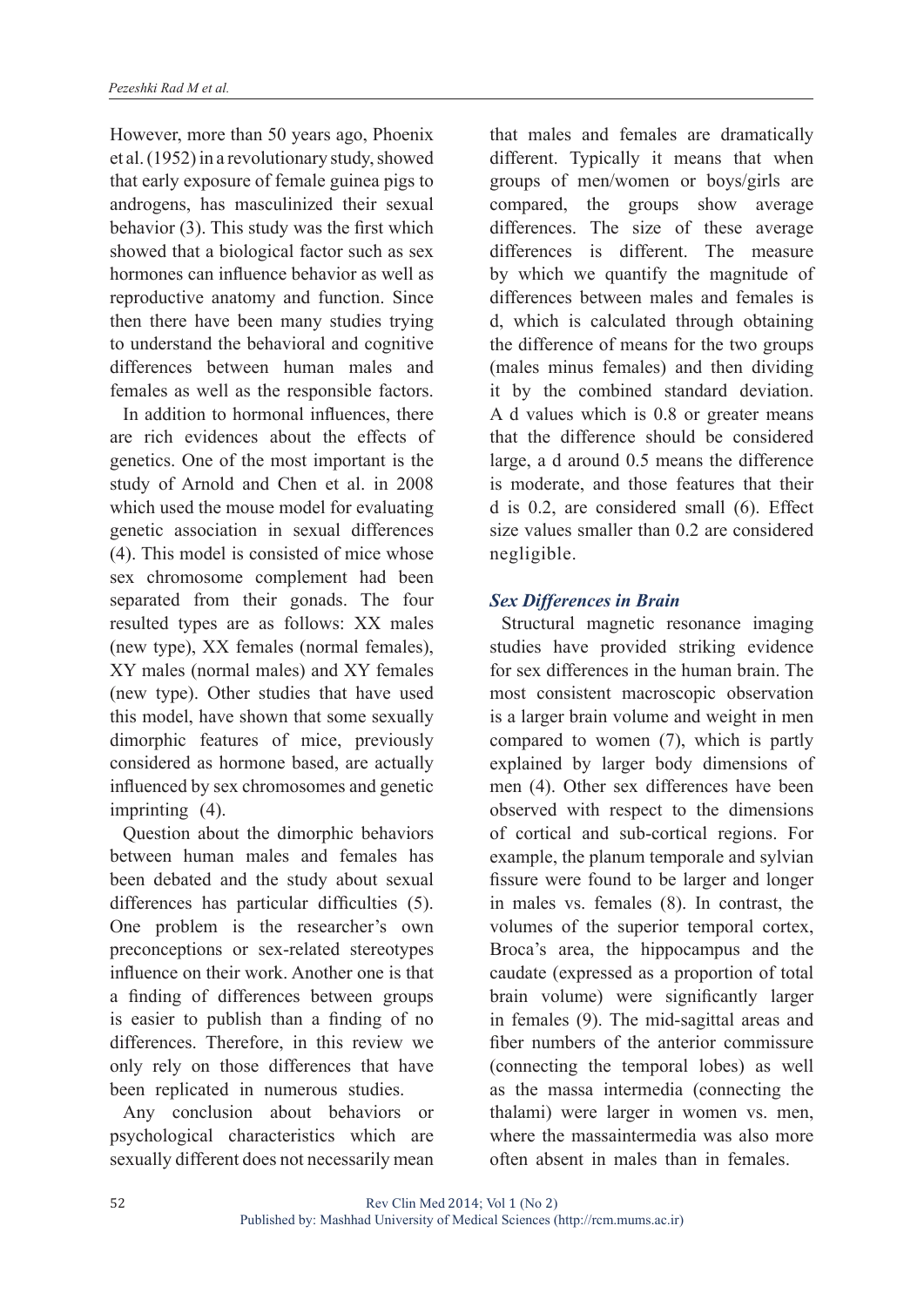The cortical cortex of the brain has attracted considerable attention over the past decades. The cerebral cortex contains approximately 80 % of the central nervous system neurons. Over the course of evolution, the cerebral cortex has grown considerably in surface area. The cortex in human is only 15% thicker than Macaque monkeys but has at least, 10 times more surface area. This enormous enlargement in surface area seems to be the result of larger brain and perhaps more importantly, an increased folding of the brain's surface. Given that men usually have larger brain than women, researchers have suggested possible compensatory mechanisms in female brain that might have occurred during human evolution (10). Sex differences in the anatomy of the cerebral cortex might constitute parts of such compensatory mechanisms.

A study about the sex differences of cortical depth, which is defined as approximately half of the cortical thickness (11) did not reveal any significant differences between men and women. Recent methods with much higher precision revealed that adult women have significantly thicker cortices than adult men (12).

These sexual differences were identified in all four lobes in each hemisphere, with temporal regions being least different. No regions with significantly thicker cortices were detected in males. When the actual brain sizes of men and women were preserved, the same pattern and general direction of the sex difference (females>males) were noticed, but the effect was considerably less pronounced. A small cortical region in the left lateral temporal lobe showed greater thickness in men (12).

This was similar to the outcomes of another study which showed thicker cortex in numerous brain regions of female after image scaling, with smaller effects in the temporal lobe (13). Here again, putting

the brain sizes into account, the sex effects (females>males) were still observed but considerably decreased. No cortical regions were thicker in males. Similarly, when analyzing brains in their native dimensions (i.e., without correcting for individual brain size), another study revealed thicker cortices in right inferior parietal, left ventral frontal and posterior temporal regions of female brains. Thicker cortices in male brains were only detected in small clusters within right anterior temporal and orbitofrontal regions (14).

#### *Sex difference determinants*

Researchers are confounded by many ethical, methodological, and practical obstacles when studying sex differences in humans (15). Typical manipulations in nonhuman subjects such as castration, reducing or increasing androgens and genetic engineering are clear violations in humans. There would remain a gap in understanding the mechanisms by which sex differences in the human brain are developed. Solving this challenge is critical not only for answering the fundamental questions on why men and women differ, but also for understanding the underlying mechanisms of neurodevelopmental conditions, specifically those presented with different rate in males and females (16).

Considering the importance of this question, there have been several strategies for understanding human neural and behavioral sexual differentiation. These include two general types of studies. The first examines individuals who have experienced dramatic alterations in hormones prenatally, for instance, because of genetic disorders or because their mothers were prescribed hormones during pregnancy. The second relates normal variability in the early hormone environment to normal variability in subsequent behavior. Here, we reviewed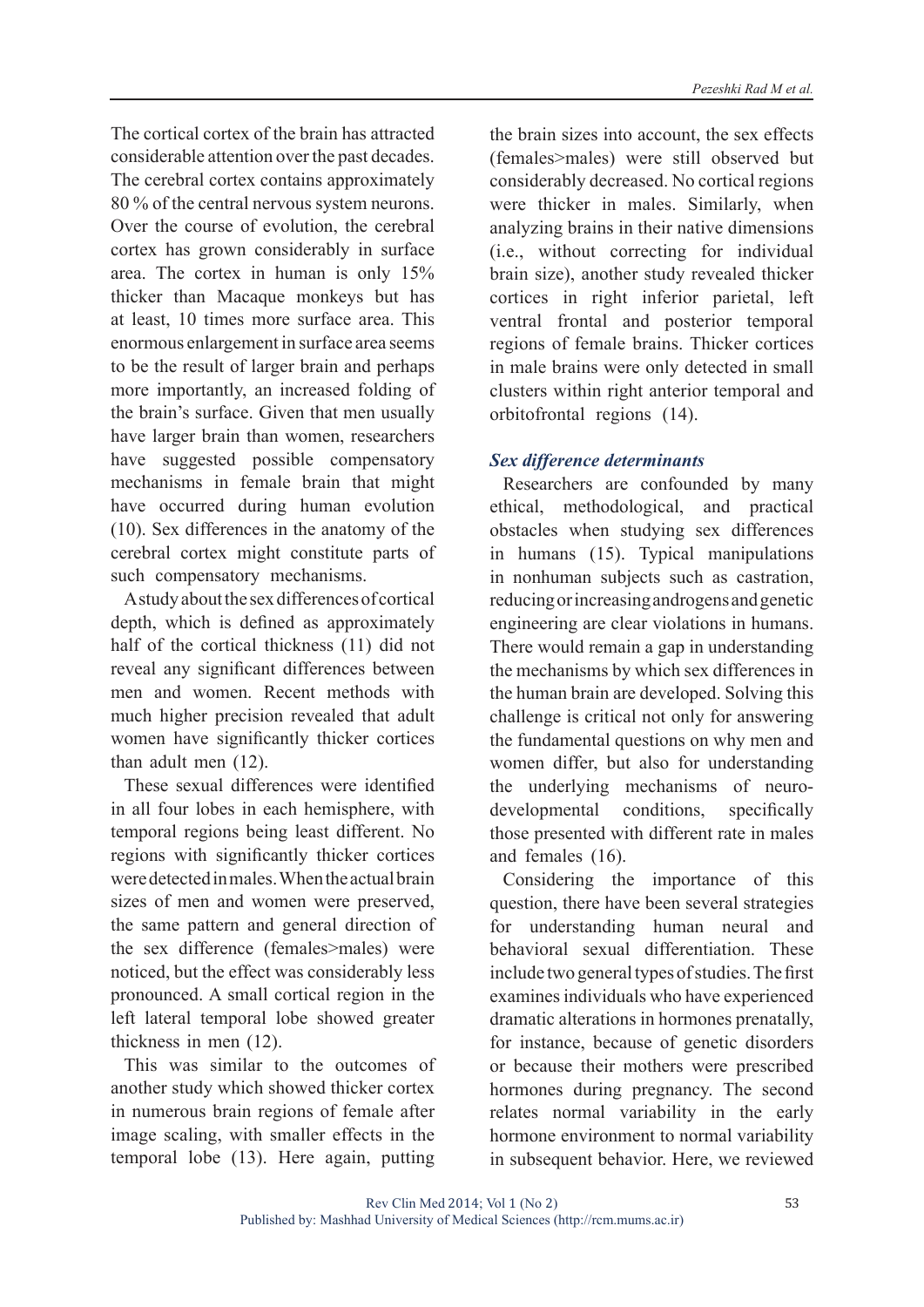some of the most studied conditions in which the evaluation of sexual difference determinants is possible.

#### *Congenital Adrenal Hyperplasia*

Congenital adrenal hyperplasia (CAH), in its classic form, is an autosomal recessive condition which is due to overproduction of androgens. The condition begins prenatally. The problem is originated in deficiency of enzymes which are responsible for production of adrenal steroids. In more than 90% of patients, the deficient enzyme is 21-hydroxylase (21-OH). The incidence of CAH caused by 21-OH deficiency in Europe and the United States is estimated between 1 in 5000 and 1 in 15000 births (17). Lack of 21-OH prevents cortisol production. The negative-feedback system detects the low levels of cortisol then the additional metabolic precursors are produced. Because of the blockage in cortisol production, the precursors are shunted into the androgen pathway, resulting in an overproduction of adrenal androgens, as well as progesterone and 17-hydroxyprogesterone. Female fetuses who are afflicted with classical CAH have androgen level which is clearly elevated than normal female population (18) and girls with the condition are typically born with a conspicuously virilized phenotype. In very rare conditions, the masculination is so severe that girls are mistaken and socialized as boys (19). Typically however they are diagnosed with CAH near the time of birth, and are assigned and reared as girls. Then, they are treated with hormones to regulate hormones postnatally, and their genitalia are usually feminized surgically.

#### *Androgen Insensitivity Syndrome*

Androgen insensitivity syndrome is resulted from the inability of androgen receptors to react to androgens (20). The insensitivity can be complete androgen insensitivity Syndrome (CAIS) or partial androgen insensitivity Syndrome (PAIS). Both forms are transmitted as X-linked recessive traits which occur almost exclusively in genetic males. Individuals with CAIS appear as female at birth and are raised as girls without any symptom suggesting of an underlying pathology.

At puberty, estrogen derived from testicular androgen leads to normal telarc. CAIS patients are, typically, referred to endocrinologist or gynecologist for their primary amenorrhea. Their primary amenorrhea is due to lack of female internal reproductive structures. Estimates of the CAIS prevalence vary widely, although it appears to be far rarer than CAH.

## *Androgen biosynthesis deficiencies (5 alpha R and 17-HSD deficiencies)*

These deficiencies are transmitted as autosomal recessive traits. They were first discovered in area of the Dominican Republic (21). They are rare in general population, but can occur frequently in population where inbreeding is common. The enzyme 5-aR converts testosterone (T) to dihydrotestosterone (DHT), and patients deficient in the enzyme have low levels of DHT but normal-to-high levels of T (22). Because DHT is needed for normal virilization of the external genitalia prenatally (23), 5-aR deficiency results in female-appearing or ambiguous genitalia at birth, and individuals with the disorder are usually assigned and reared as girls. At puberty, however, T and other androgens cause virilization, including growth of the phallus and scrotum, deepening of the voice and development of male-typical musculature.

The enzyme 17-HSD is needed to produce T from its immediate precursor, androstenedione. Patients deficient in this enzyme have low levels of T and DHT,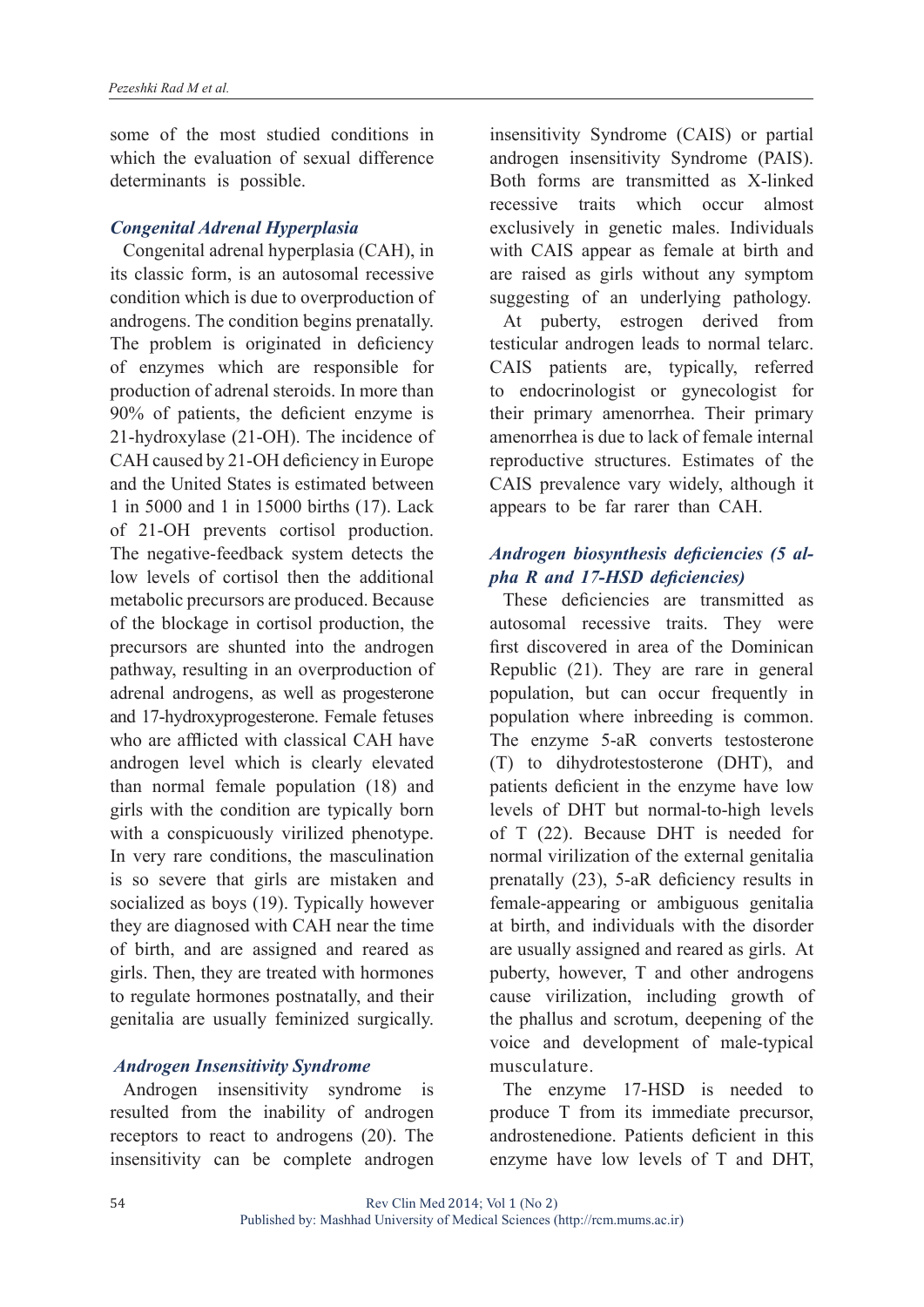but elevated levels of androstenedione. The natural history of 17-HSD is similar to that of 5-aR deficiency. These natural experiments have been mostly studied for psychological traits such as gender identity (24), sexual orientation (25), childhood play (26), personality types (27), cognitive abilities (28) and etc. Most of these studies have been focused on CAH patients due to their much more prevalence; therefore they could have only evaluated the androgen effects. To our knowledge there has been no imaging study, neither on CAH nor on 5ARD or CAIS patients. Regarding the prevalence of these conditions in our region, these would be of immense importance for future studies.

Clearly, sex differences that arise before birth must be a consequence of prenatal or perinatal sex-specific hormonal action and genetic determination rather than differential social stimulation. In contrast, morphological sex differences which arise after birth could be the result of prenatal, perinatal, or postnatal influences. However, except for the larger brain weight and volumes (16) in males compared to females, it is not known conclusively whether any of the sexual dimorphisms in the human brain are present at birth or not. Thus, the exact underlying mechanisms and determinants remain to be assessed in future work, where interplay between genetic determination, hormonal exposure, and environment is very likely.

## **Acknowledgement**

We would like to thank Clinical Research Development Center of Ghaem Hospital for their assistant in this manuscript. This study was supported by a grant from the Vice Chancellor for Research of the Mashhad University of Medical Sciences for the research project as a medical student thesis with approval number of 910349.

## **Conflict of Interest**

The authors declare no conflict of interest.

#### **References**

- 1. Valla J, Ceci SJ. Can sex differences in science be tied to the long reach of prenatal hormones? brain organization theory, digit ratio (2D/4D), and sex differences in preferences and cognition. Perspect Psychol Sci. 2011;6:134-136.
- 2. De Beauvoir S. The second sex. Trans & Ed. HM Parshley;1949.
- 3. Phoenix CH, Goy RW, Gerall AA, et al. Organizing action of prenatally administered testosterone propionate on the tissues mediating mating behavior in the female guinea pig. Endocrinology. 1959;65:369-382.
- 4. Arnold AP, Chen X. What does the "four core genotypes" mouse model tell us about sex differences in the brain and other tissues? Front Neuroendocrinol. 2009;30:1-9.
- 5. Wong WI, Pasterski V, Hindmarsh PC, et al. Are there parental socialization effects on the sex-typed behavior of individuals with congenital adrenal hyperplasia? Arch Sex Behav. 2013;42:381-391.
- 6. Cohen J. Statistical Power Analysis for the behavioral sciences, 2nd ed. Hillsdale, NJ: Lawrence Erlbaum Associates;1988.
- 7. Cosgrove KP, Mazure CM, Staley JK. Evolving knowledge of sex differences in brain structure, function, and chemistry. Biol Psychiatry. 2007;62:847-855.
- 8. Leonard CM, Towler S, Welcome S, et al. Size matters: cerebral volume influences sex differences in neuroanatomy. Cereb Cortex. 2008;18:2920-2931.
- 9. Harasty J. Language processing in both sexes: evidence from brain studies. Brain. 2000;123:404-406.
- 10. Luders E, Narr KL, Thompson PM, et al. Gender differences in cortical complexity. Nat Neurosci. 2004;7:799-800.
- 11. Goldstein JM, Seidman LJ, Horton NJ, et al. Normal sexual dimorphism of the adult human brain assessed by in vivo magnetic resonance imaging. Cereb Cortex. 2001;11:490-497.
- 12. Narr KL, Bilder RM, Luders E, et al. Asymmetries of cortical shape: Effects of handedness, sex and schizophrenia. Neuroimage. 2007;34:939-948.
- 13. Luders E, Narr KL, Zaidel E, et al. Gender effects on callosal thickness in scaled and unscaled space. Neuroreport. 2006;17:1103-1106.
- 14. Sowell ER, Peterson BS, Kan E, et al. Sex differences in cortical thickness mapped in 176 healthy individuals between 7 and 87 years of